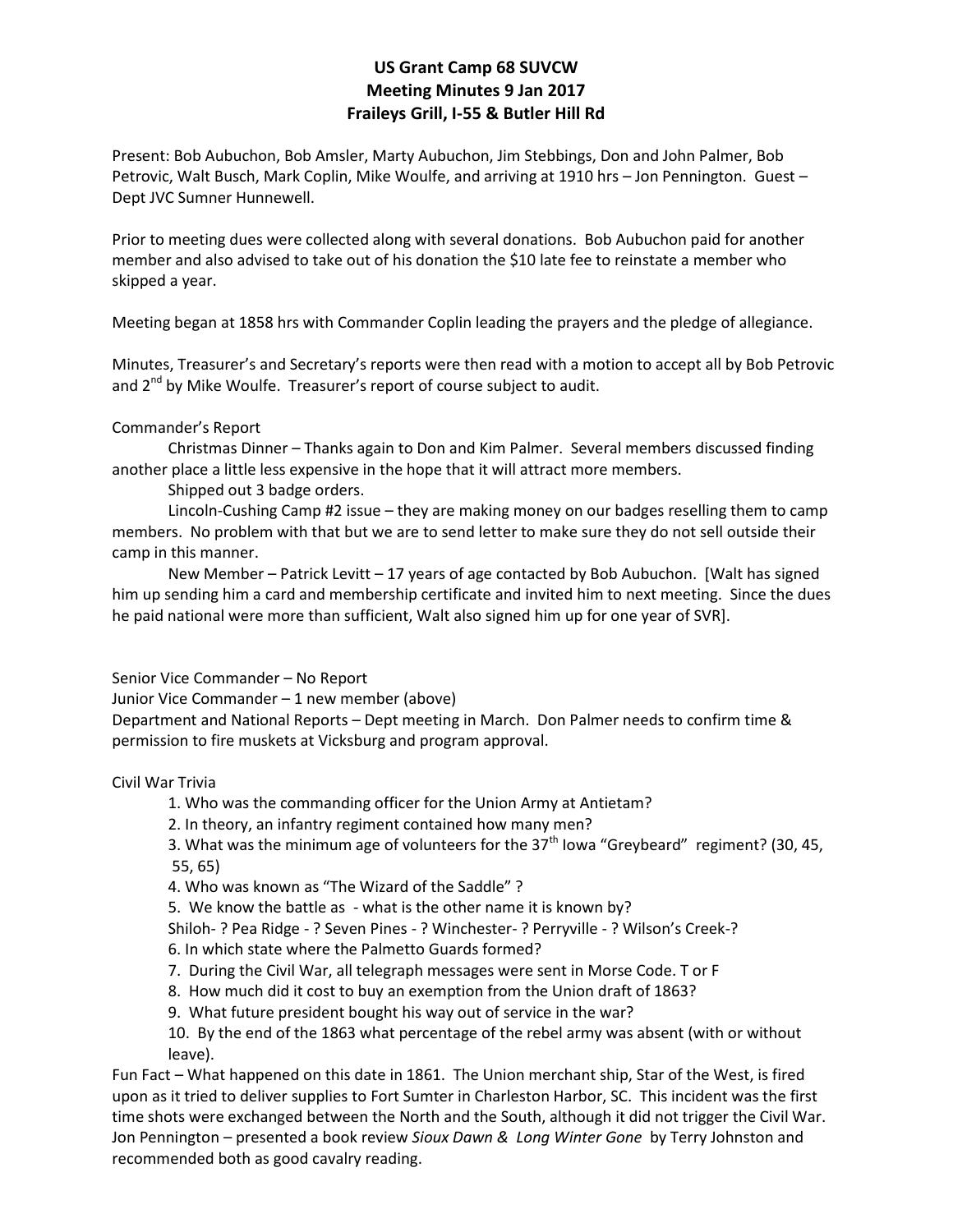Old Business –

1. ROTC – received and e-mail from Dept and sent it to Dan Jackson and John Avery about more possible ROTC schools that could be sponsored.

2. Christmas dinner discussion continued. Old Steakhouse – Kimswick mentioned by Mark Coplin. Walt suggested keeping it in the area around Kirkwood and mentioned J Greens and Helen Fitzgeralds. Continue discussion.

#### New Business –

1. Our website switched to Dept of Mo responsibility and Walt suggested we pay \$50 annually for them to keep our files on line or as back up files. Motion by Don Palmer to do this. Second by Marty Aubuchon. Passes.

2. Grant Day in July – Marty to report back.

3. Sherman Day in February – Sherman Camp holds this event, but is it going on this year? Jack Grothe wants to make it an event with WW1 reenactors as well.

Good of the Order - Marty passed out two notices from the National Patriotic Instructor (attached)

Meeting closes 2008 hrs with prayer.

# Secretary / Treasurer Report for February 2017 Meeting

- 1. Continue to get notices about Jeff Barracks Swap Meet.
- 2. Feb 22 St Louis Civil War Roundtable at Royal Orleans 6pm Bonnie Vega and her topic will be "On the Altar of the Nation:The Aftermath of the Civil War".
- 3. Outstanding Dues if you know how to contact any of these people. Don Alwine, Andrew Clooney, Barney Combs, Phil Hinderberger, James Elliott Hoskins, Christopher Hunter, Dan Jackson

Currently stand at 26 members for 2017.

- 4. Form 22 has been submitted to department.
- 5. made address labels for a guy in CA. needed new stickers for it and they cost \$28.00 for 100 sheets of 30. These are big enough to be used as either return labels or mailing labels. For 90 labels the Cost is around \$1.00 and we sell them for \$5 (incl shipping) so making a good profit. Asked Cmdr Coplin for reimbursement. He approved, but I haven't written check yet.

| <b>DATE</b> | <b>ITEM</b> | <b>DESCRIPTION</b>                           | Amount<br>Rec'd | Amount<br>Paid Out | Montgomery |
|-------------|-------------|----------------------------------------------|-----------------|--------------------|------------|
| 1/8/2017    | 6294        | Carl Wattenberg Dues & SVR &<br>Donation     | 50.00           |                    |            |
| 1/8/2017    | 6606        | John Avery Dues & SVR                        | 38.00           |                    |            |
| 1/8/2017    | 5392        | Steve Leicht Dues & SVR &<br>Donation        | 40.00           |                    |            |
| 1/8/2017    | 1246        | Jim Stebbings Dues & SVR                     | 38.00           |                    |            |
| 1/8/2017    | 955         | <b>Ken Roberts</b>                           | 35.00           |                    |            |
| 1/8/2017    | 2683        | Walt Busch - Busch Bros Dues &<br><b>SVR</b> | 114.00          |                    |            |

Treasurer Report – Account balances with 1/31/17 statement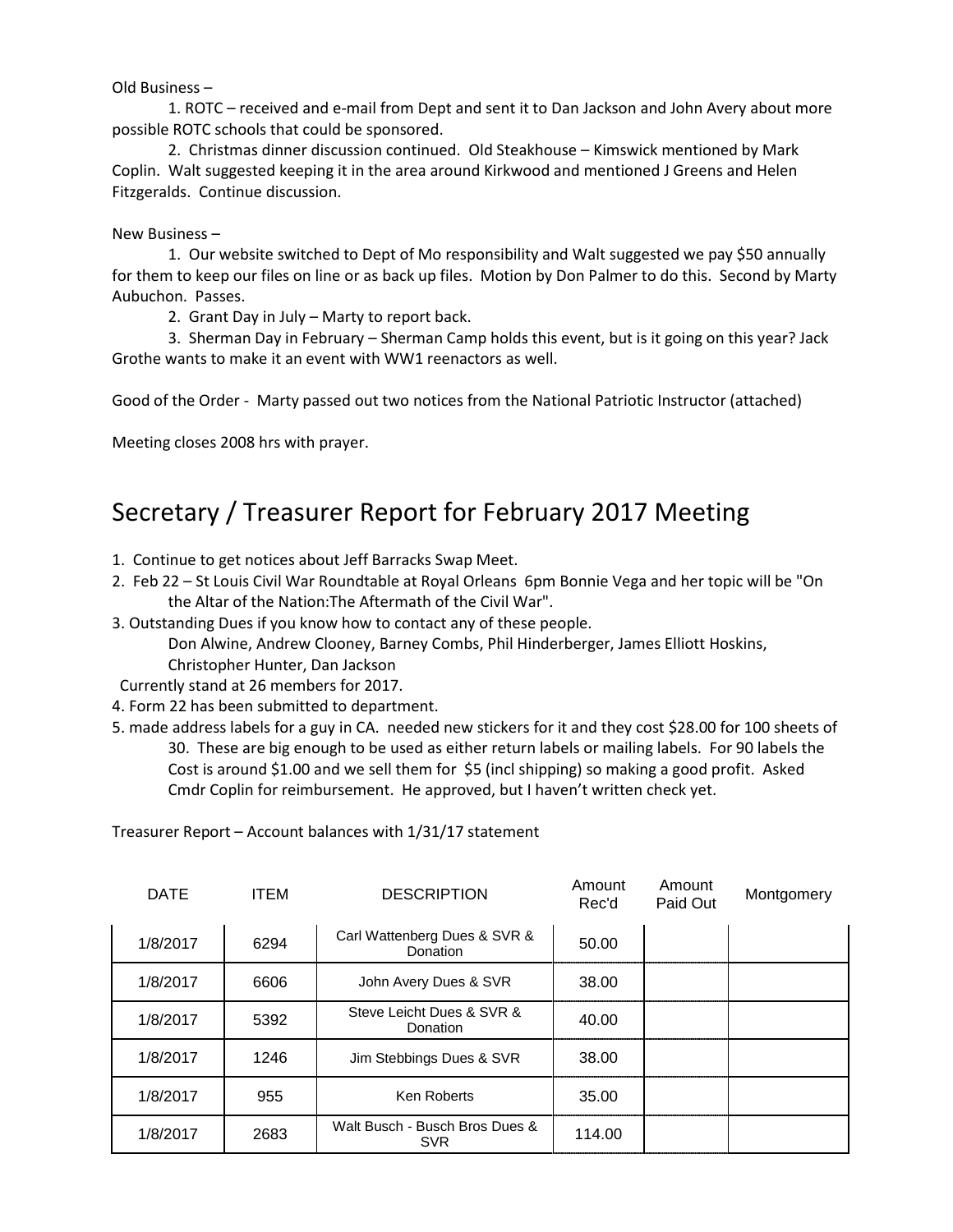| 1/9/2017  | 153        | Arch Engraving Inv 76044 & 76792                                                                            |        | $-136.80$ | $-136.80$ |
|-----------|------------|-------------------------------------------------------------------------------------------------------------|--------|-----------|-----------|
| 1/10/2017 | <b>DEP</b> | Deposit Above 6 Checks                                                                                      |        |           | 315.00    |
| 1/9/2017  | 3197       | <b>Bob Petrovic Dues &amp; SVR</b>                                                                          | 38.00  |           |           |
| 1/9/2017  | 5262       | Don & John Palmer Dues & SVR                                                                                | 78.00  |           |           |
| 1/9/2017  | 9416       | Mike Woulfe Dues & SVR &<br>Donation                                                                        | 50.00  |           |           |
| 1/9/2017  | 6252       | Marty Aubuchon Dues & SVR                                                                                   | 40.00  |           |           |
| 1/9/2017  | 3974       | Harvey Hutchison Sales                                                                                      | 15.00  |           |           |
| 1/9/2017  | 2689       | Walt Replace Cash Bob Aubuchon<br>& James Egbert Dues & SVR &<br>McAtee \$10 late fee & Donation of<br>\$14 | 100.00 |           |           |
| 1/17/2017 | 7077       | Dennis Hannon & Michel's Dues                                                                               | 70.00  |           |           |
| 1/17/2017 | 1445       | Fr Richard Frank Dues                                                                                       | 35.00  |           |           |
| 1/22/2017 | DEP        | Deposit                                                                                                     |        |           | 426.00    |
| 1/30/2017 | 2356       | Dwight Prade Membership Dues &<br><b>SVR</b>                                                                | 38.00  |           |           |
| 1/31/2017 | 154        | Arch Engraving                                                                                              |        | $-60.80$  | $-60.80$  |
| 2/7/2017  | 155        | Missouri SUVCW - Levitt<br>Membership                                                                       |        | $-34.00$  | $-34.00$  |
| 2/7/2017  | 2105       | Patrick Levitt Membership & SVR<br>Dues Initial Membership                                                  | 30.00  |           |           |
| 2/7/2017  | 2697       | Walt Busch Check to Convert Cash<br>- Patrick Levitt Membership & SVR<br>Dues Initial Membership            | 20.00  |           |           |
| 2/8/2017  | <b>DEP</b> | Deposit                                                                                                     |        |           | 88.00     |

| TOTALS |
|--------|
|--------|

TOTALS \$1,988.73

| <b>Committed</b>               |            |  |
|--------------------------------|------------|--|
| Funds                          |            |  |
| SVR Fund                       | \$192.51   |  |
| Total                          | \$192.51   |  |
|                                |            |  |
| <b>TOTAL MONEYS</b>            |            |  |
| <b>Total Checking</b>          | \$1,988.73 |  |
| Undeposited Funds              |            |  |
| Total                          | \$1,988.73 |  |
|                                |            |  |
| <b>Committed Funds</b>         | \$192.51   |  |
| 26 Members times<br>per capita | \$696.00   |  |
| <b>Uncommitted Funds</b>       | \$1.100.22 |  |